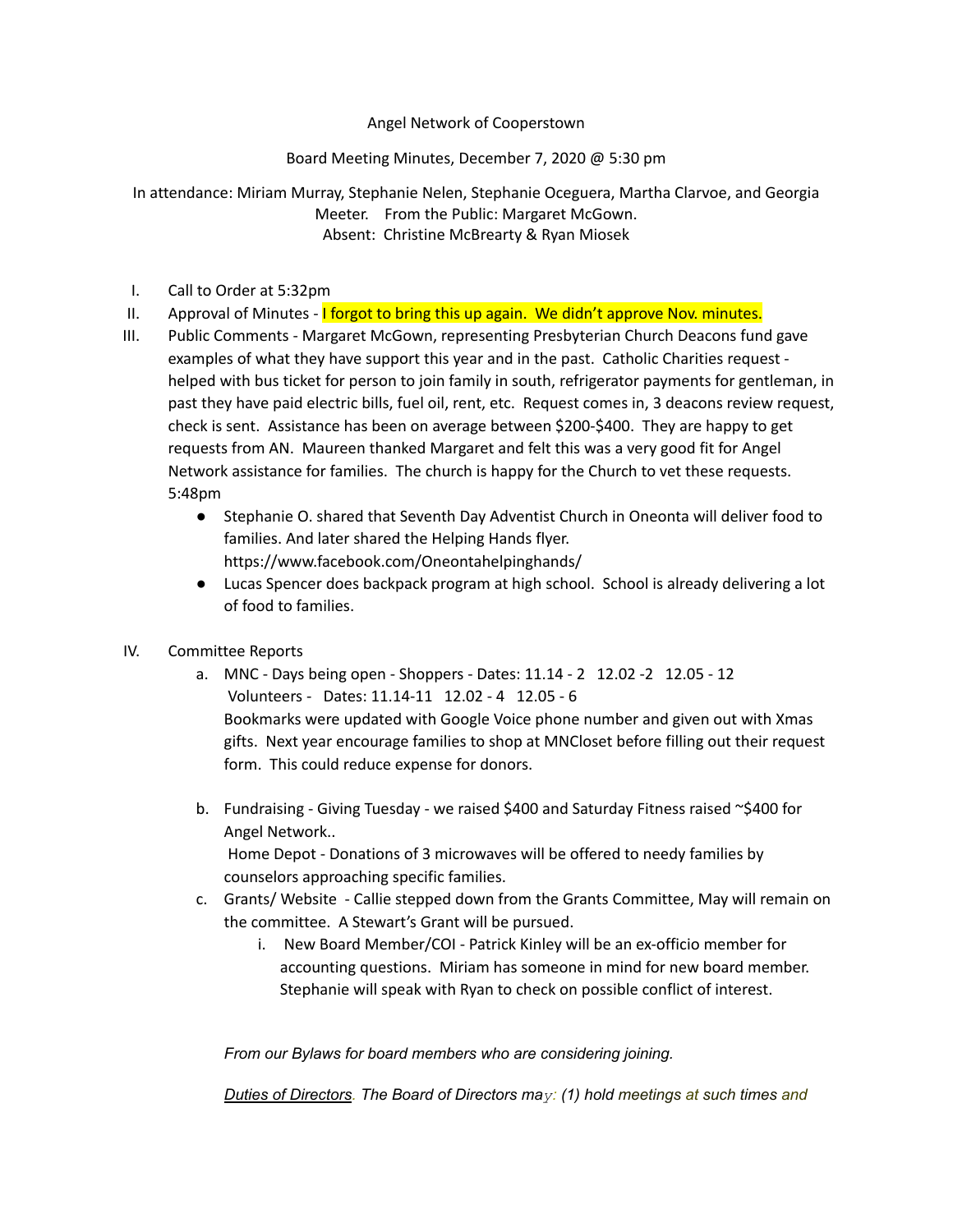*places as they think proper; (2) admit members and suspend or expel them by ballot; (3) appoint committees on particular subjects from the members of the board, or from other members of the Corporation; (4) audit bills and disburse the funds of the Corporation; (5) print and circulate documents and publish articles; (6) carry on correspondence and communicate with other associations interested in the corporation's charitable purposes; (7) employ agents, and (8) devise and carry into execution such other measures as they deem proper and expedient to promote the objects of the Corporation and to best protect the interests and welfare of the members.*

- ii. Paperkite Proposal \$20,000 for AN website redo. Clarvoe again offered Susan O'Handley from CNY Mobile Marketing and I believe another will be considered.
- d. Xmas Re-cap Drive thru really helped keep gift envy down. Early drop off appreciated, 125 children served, next year suggest MNC shopping before creating your Xmas list. Families should update us when they get new track phones to keep our phone numbers current. A couple families were very difficult to reach. Suggest this on Xmas survey. MNC check-in sheet asks for email & text phone, will encourage them to share often incase of changes. Highlight these changes and send them to CooperstownAngel gmail and Miriam with new phone numbers. Someone in the know should look through families and check number of children to be sure this is accurate. A family added their nieces and nephews to their list of children.
- e. Thanksgiving Re-cap 3 families helped,

Utility Bills Cap Discussion - Families need to take advantage of services that are available, food pantry, social services, and HUD. We need to know the other options for these families, can Sara Mileski/Christine McBrearty share information? Miriam reported that Spectrum does have a reduced rate for people in need. Clarvoe offered to write up a list of assistance ideas.

Miriam moved to suggest a policy of a "Utility Bills Cap" for Angel Network families to assist with utility bills. A request can be made one time in the academic year, and up to \$500. If additional requests *are needed the decision will be left to the discretion of the voting directors and extenuating circumstances will be taken into account. Seconded by Stephanie Oceguera, all votes aye.*

- V. Requests for Approval/Vote
	- a. By-laws "ex-officio"
	- b. Term limits

## VI. Old Business

- a. Reminder: Conflict of Interest Forms are Due
- b. Strategic Plan final meeting date Will be taken up after Xmas
- c. First Baptist Church Wifi update They are analyzing data from survey results that were filled out while waiting for Xmas gifts at St. Mary's Parish Hall.
- VII. New Business